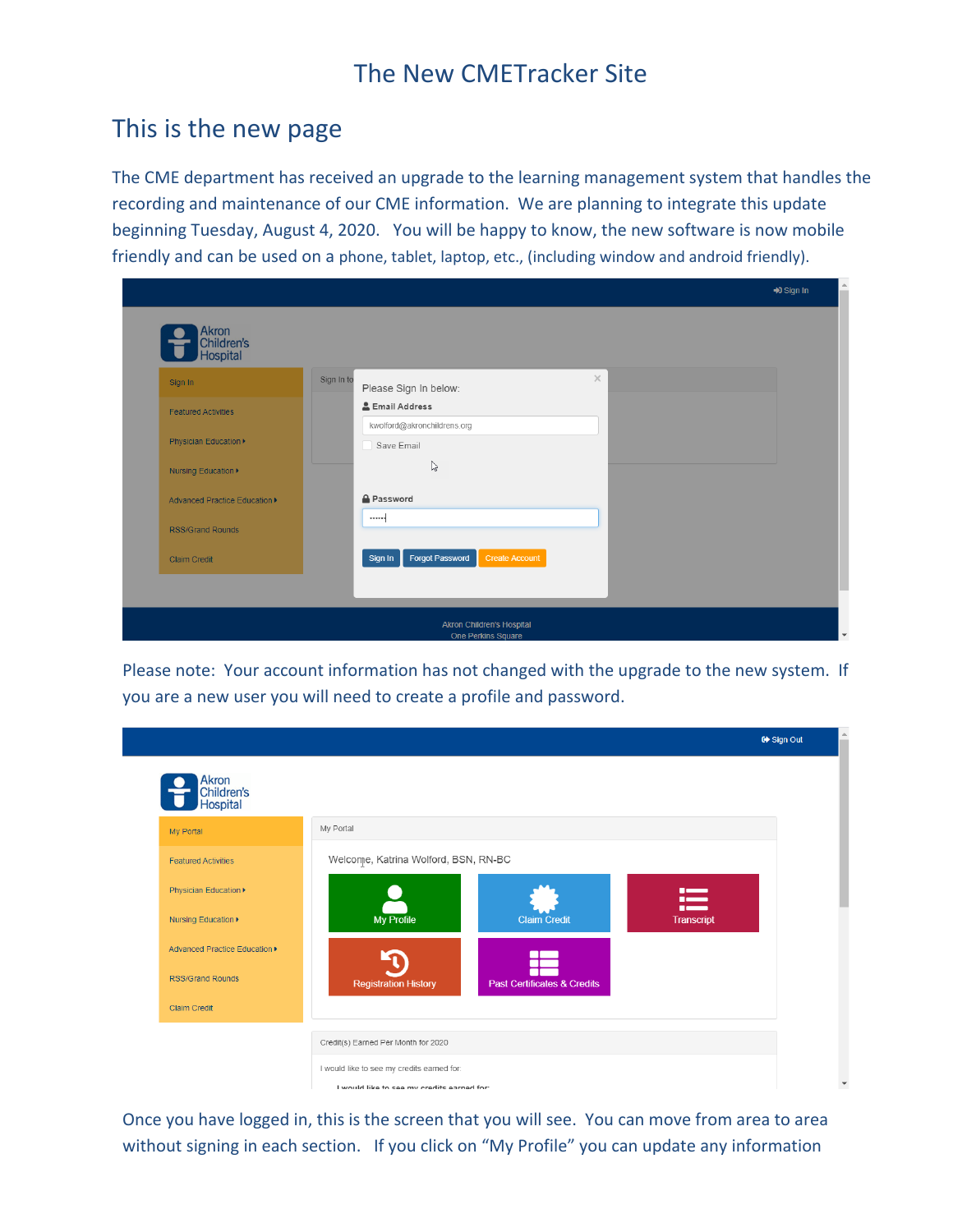To access the new page, go to [www.akronchildrens.org/cme.](http://www.akronchildrens.org/cme)

Once you sign in you can move from area to area without signing in on each section like in the past. Your previous sign in information will not change.

|                                        |                                                                                                                                    | +1 Sign In |
|----------------------------------------|------------------------------------------------------------------------------------------------------------------------------------|------------|
| Akron<br>Children's<br><b>Hospital</b> |                                                                                                                                    |            |
| Sign In                                | Sign In to your Account                                                                                                            |            |
| <b>Featured Activities</b>             | M<br>You must Sign In to your Account.                                                                                             |            |
| Physician Education ▶                  | Sign In                                                                                                                            |            |
| Nursing Education ▶                    |                                                                                                                                    |            |
| <b>Advanced Practice Education ▶</b>   |                                                                                                                                    |            |
| <b>RSS/Grand Rounds</b>                |                                                                                                                                    |            |
| <b>Claim Credit</b>                    |                                                                                                                                    |            |
|                                        |                                                                                                                                    |            |
|                                        | This link will provide a listing of educational activities that have                                                               |            |
|                                        | been designed for CME credit. The link to enduring materials will also be found<br>here.                                           |            |
|                                        | This link has been designed to sort and provide a listing of educational                                                           |            |
|                                        | activities that been designed for CEU credit.                                                                                      |            |
|                                        | This link has been designed to sort and provide a listing of educational activities                                                |            |
|                                        | that have been designed for Advanced Practice credit.                                                                              |            |
|                                        |                                                                                                                                    |            |
|                                        |                                                                                                                                    |            |
| <b>Featured Activities</b>             | This link will show the featured activities for all disciplines. Featured<br>activities are activities that are being spotlighted. |            |